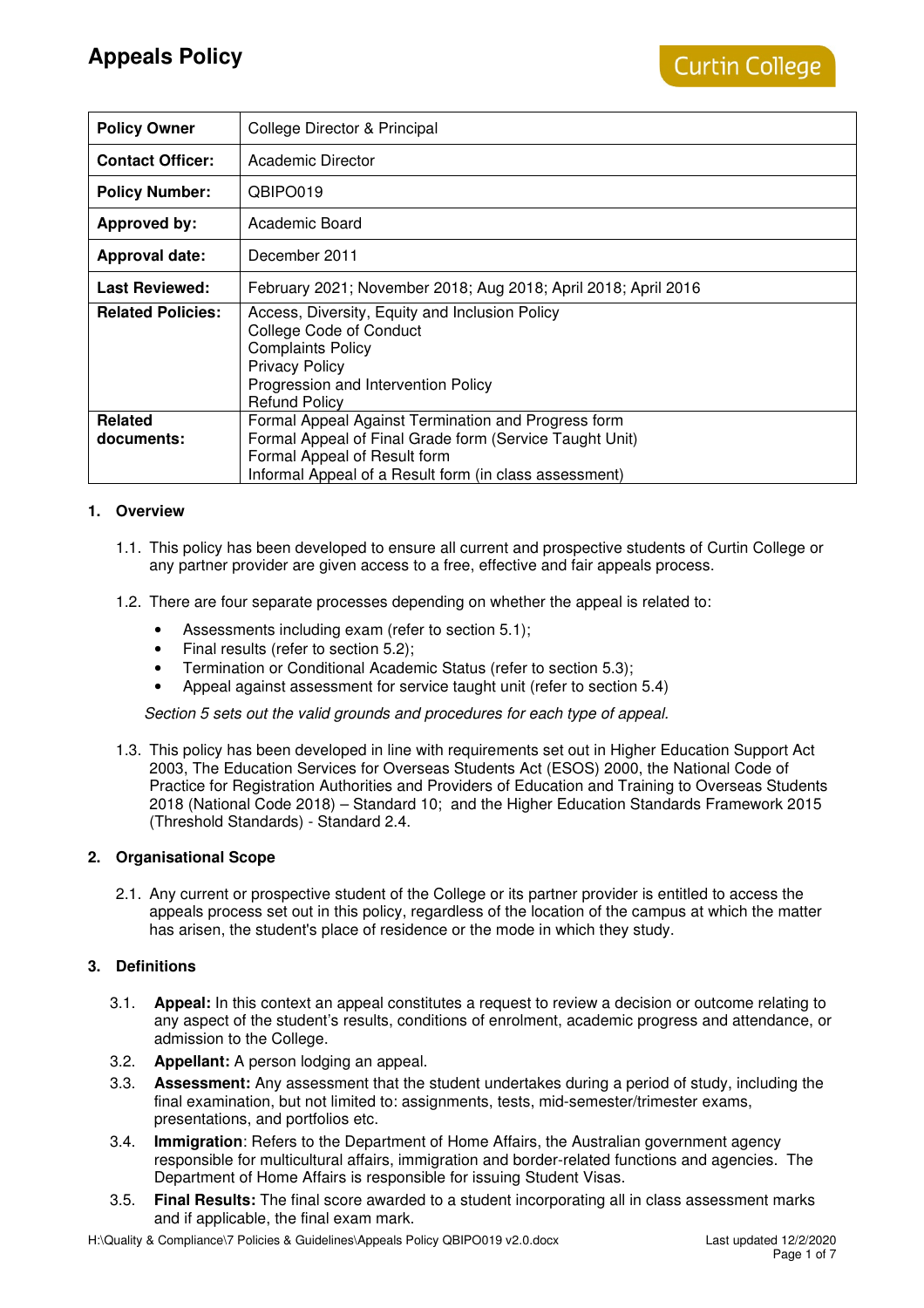- 3.6. **Higher Education Standards Framework 2015:** Evaluation and performance of higher education providers against the Threshold Standards.
- 3.7. **International Student:** A student who is not an Australian or New Zealand citizen or the holder of a permanent residency or humanitarian visa. For the purposes of this policy, students who are in Australia, as a result of their parents/legal guardians being on a temporary business visa (eg visa subclass 457), are regarded as International Students.
- 3.8. **Domestic Student:** A student who is a permanent resident of Australia, citizen of Australia or New Zealand or the holder of a permanent humanitarian visa who will be resident in Australia for the duration of a course of study.
- 3.9. **Overseas Students Ombudsman (OSO):** Independent office that acts as an independent third party to assist in settling complaints and appeals between international students and private registered education providers.
- 3.10. **Partner Provider:** An institution that provides a program that is registered by the College, who for the purposes of this document oversees all matters relating to the delivery of those programs.
- 3.11. **Respondent:** A person responding to an appeal.
- 3.12. **Terminated Status:** Student has not achieved satisfactory progress and is terminated from the College.
- 3.13. **Working Days:** Refers to College working days, which excludes when the College is closed.

## **4. Policy Principles**

- 4.1. The principles which underpin this policy are as follows:
	- 4.1.1. The consideration of appeals will be dealt with according to principles of procedural fairness which respects the right of a complainant to be heard by an impartial party;
	- 4.1.2. Appellants and respondents will not be subject to discrimination or harassment resulting from their participation in the appeals process in line with the College's Access, Diversity, Equity and Inclusion Policy;
	- 4.1.3. This appeals process does not restrict a student's or person's right to pursue other legal remedies;
	- 4.1.4. Staff will make all attempts to respond to appeals within the time limits set out in this policy;
	- 4.1.5. This policy will be made available to the public on the College's website (www.curtincollege.edu.au) and all new students are informed of this policy, its location and where to get more information, during Orientation.
	- 4.1.6. Appellants and/or respondents have the right to be represented by a third person (such as family member, friend, counsellor, translator or other professional support person, other than a qualified legal practitioner), if they so desire;
	- 4.1.7. All communications arising from the appeals process, together with the proceedings of the Appeals Committee, will remain confidential, except to the extent necessary to give effect to this Appeals Policy;
	- 4.1.8. Where the appeal relates to suspension of enrolment, students may maintain their enrolled status whilst awaiting the outcome of the appeal;
	- 4.1.9. The appellant has the opportunity to formally present his/her case at no cost to them, to the external agent listed under point 5.6 of this policy;
	- 4.1.10. If an internal or any external appeal process results in a decision that supports the student, the College will implement the decision immediately or take the appropriate corrective/preventative action as required.

| <b>Version:</b> | Last changes:                                                        |
|-----------------|----------------------------------------------------------------------|
| V1.10 (Feb '21) | Updated 1.3<br>Updated 4.1.2                                         |
|                 | Updated 4.1.5                                                        |
| V 1.9 (Nov '18) | Separated policy principles from policy implementation.<br>$\bullet$ |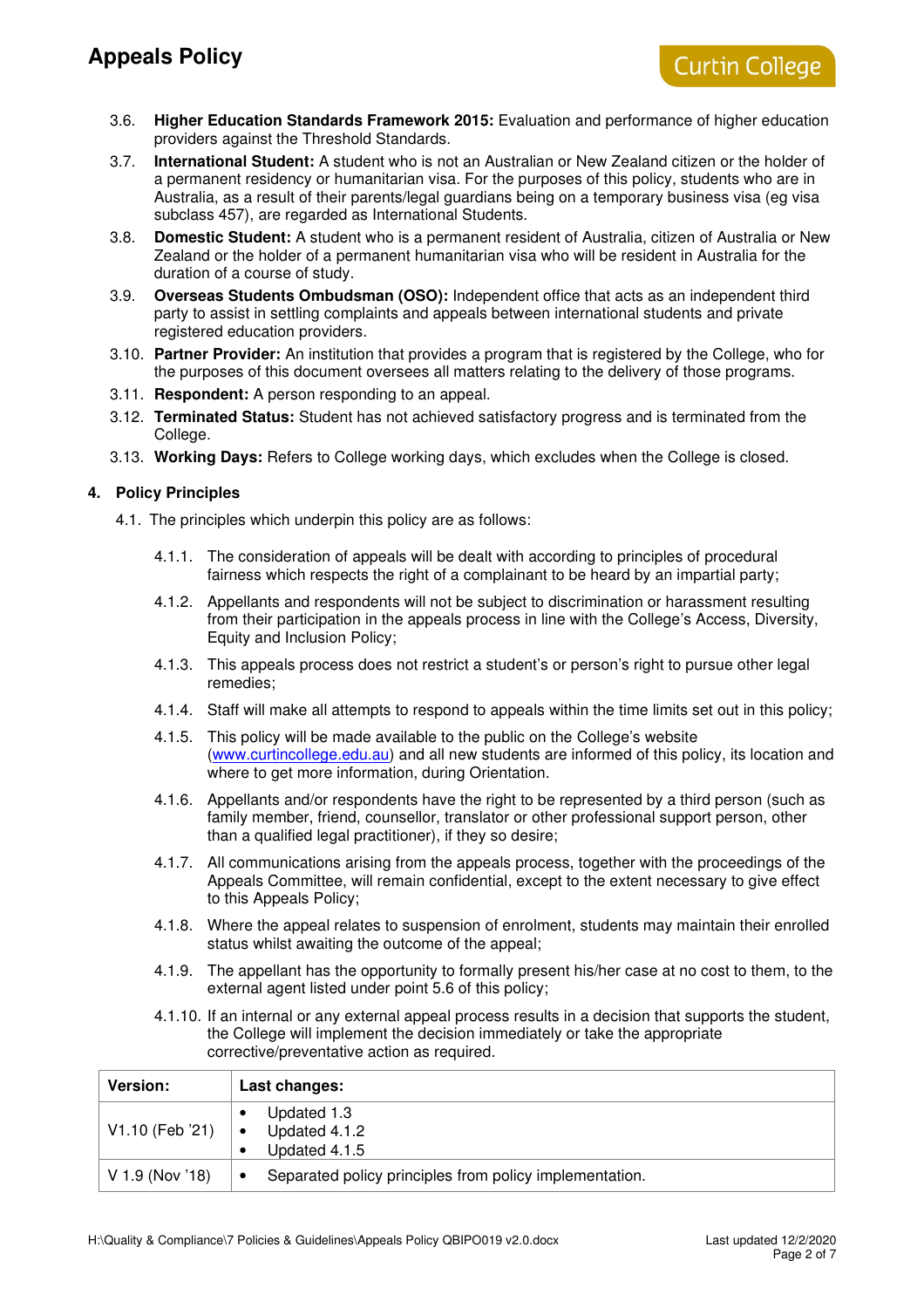### **5. Policy Implementation**

## 5.1. **Assessments (not including final exam)**

Upon notification of the mark awarded for an assessment item, a student who believes that their result is incorrect or unfair may submit an appeal against their mark. Students must be aware that when submitting an appeal, the results can be changed either upward or downward. There is a four-step process for appealing:

#### 5.1.1. Informal Appeal of Result

Students may request a review of marks by completing the **Application for an Informal Appeal of a Result** form. Applications must be submitted to the lecturer for the Unit by email within 10 working days of the publication of the marks for the assessment item in question. All parts of the form must be completed and submitted along with the assessment piece that is to be re-evaluated. Refer to Section 5.2 below for details on how to review Final Marks.

The Informal Appeal of Result will be reviewed by the Lecturer (respondent). The Lecturer (respondent) is to write their decision in the space provided on the form and the appellant will be advised of the outcome by email to the student's Curtin College email account within 10 working days of receipt of the Informal Appeal of Result. The appeal will either be upheld, with the mark revised accordingly, or will be provided with an explanation of why the marks awarded are correct and fair, in that case the mark will not be changed.

#### 5.1.2. Formal Appeal of Result

If the appellant is dissatisfied with the outcome from the Informal Appeal of Result (5.1.1. above), they may apply for a formal appeal by completing an **Application for Formal Appeal of Results** form. Applications must be submitted within 10 working days of receiving feedback from the Informal Appeal of Result process. All applications for a formal review of result must be submitted to Curtin College Reception. Appellants will be issued with a receipt for their application.

The application must include an explanation as to why the student wishes to appeal the result. The application must include the completed "**Informal Appeal of Results**" form with the lecturer's decision and signature.

In cases where students have been unable to undertake an Informal Appeal of Results, a student must provide evidence that they have made a serious attempt to contact their Lecturer but were unable to do so. This must be supported with a printout of email or messages from the Curtin College Student Portal email account.

The Formal Appeal will be reviewed by the Program Manager or nominee (respondent). The respondent is to write their decision in the space provided on the form and the appellant will be advised of the outcome by email to the student email account within 10 working days of receipt of the Formal Appeal.

To avoid any conflict of interest, where the Program Manager has been responsible for the decision being appealed or has been involved in the outcome of step 5.1.1 above, they must nominate another senior staff member to review the appeal.

Note: The appellant is entitled to view their marked exam paper and if deemed appropriate, have the assessment remarked by an independent marker.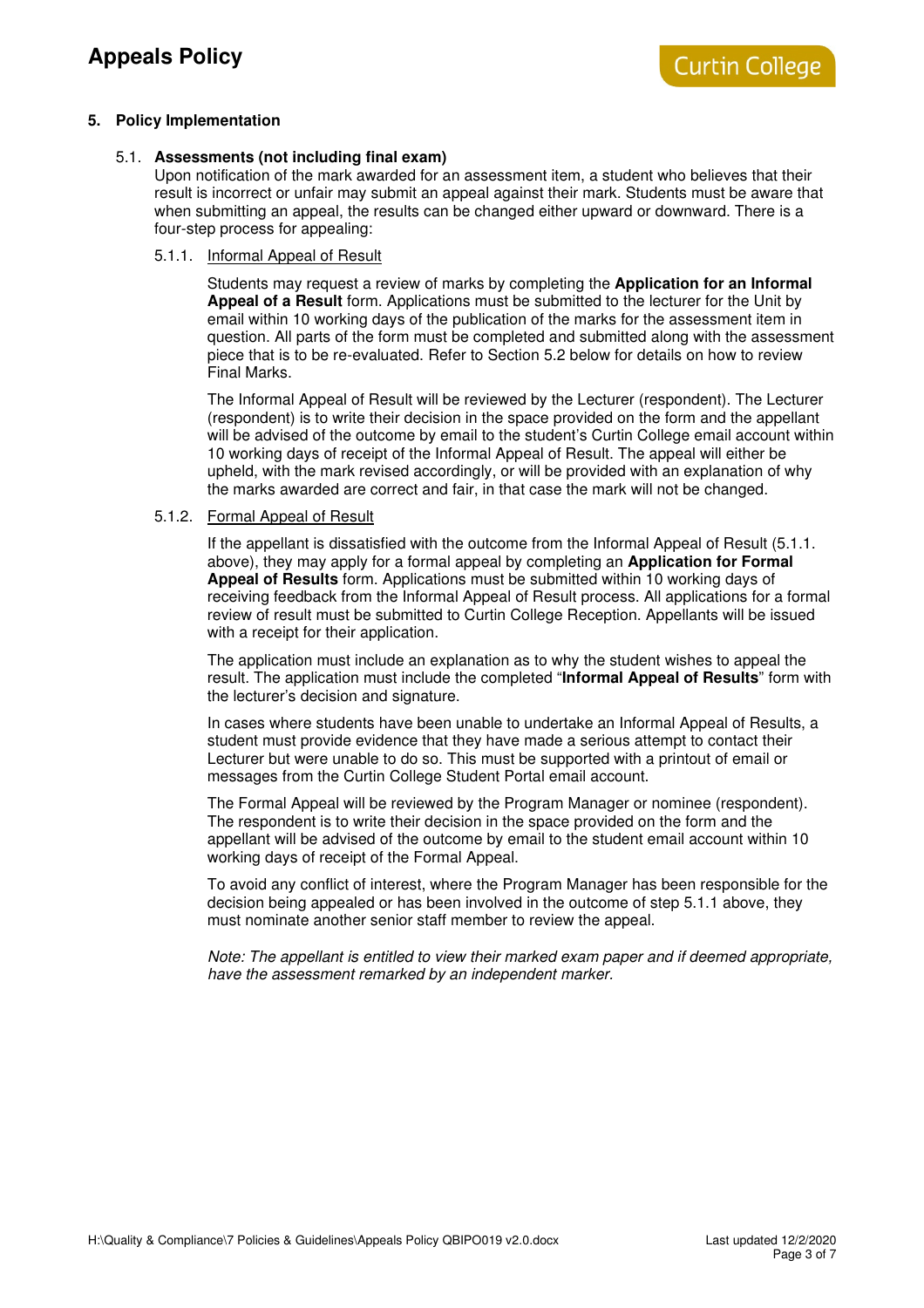## **Appeals Policy**

## 5.1.3. Appeals Committee

Where the appellant is unsatisfied with the outcome of step 5.1.2 above and believes that:

- they did not have sufficient opportunity to present their case to the decision-maker; or
- the process was not carried out in accordance with Curtin College policy or procedures; or
- the decision was made contrary to the evidence provided;

the appellant can lodge a written appeal to the Appeals Committee via appeals@curtincollege.edu.au. This statement should be lodged within 10 working days of receiving the written notification of the outcome of step 5.1.2 above. The appeal should include a copy of the **Application for an Informal Appeal of Result form** and the **Application for a Formal Appeal of Result** form.

To avoid any conflict of interest, where the Program Manager has been responsible for the decision being appealed or has been involved in the outcome of step 5.1.1 or 5.1.2, they must nominate another senior staff member to stand in their place on the Appeals Committee.

The appellant will be advised of the outcome by email to the student email account within 10 working days of receipt of the Appeal.

#### 5.1.4. External Appeal

Where the appellant is unsatisfied with the outcome of step (5.1.3), they may lodge an appeal with an External body in accordance with step 5.6.

## 5.2. **Final Result Appeal (including final exam)**

Upon notification of the final result, students who believe that their result is incorrect or unfair may submit an appeal against their mark.

There is a three-step process for appealing the Final Result:

#### 5.2.1. Formal Appeal

Students who believe that their final result is incorrect or unfair may apply for a formal appeal by completing an **Application for Formal Appeal of Results** form. Applications must be submitted within 10 working days of publication of the final results. All applications for a Formal Appeal of Results must be submitted to Curtin College Reception or submitted online via the Student Portal's 'Application for a Formal Appeal of Results' link available on the Curtin College portal page when final results published. Appellants will be issued with a receipt for their application.

The application must include an explanation as to why the student wishes to appeal the final result (to appeal the final assessment mark, including exams please refer to 5.1). All parts of the form must be completed, including relevant evidence such as marking keys for all assessments undertaken, and the form must be signed by the student.

Students should not contact their Lecturer to discuss their final result.

The Formal Appeal will be reviewed by the Program Manager or nominee (respondent). The respondent is to write their decision in the space provided on the form and the appellant will be advised of the outcome by email to the student email account within 10 working days of receipt of the Formal Appeal.

To avoid any conflict of interest, where the Program Manager has been responsible for the decision being appealed, they must nominate another senior staff member to review the appeal.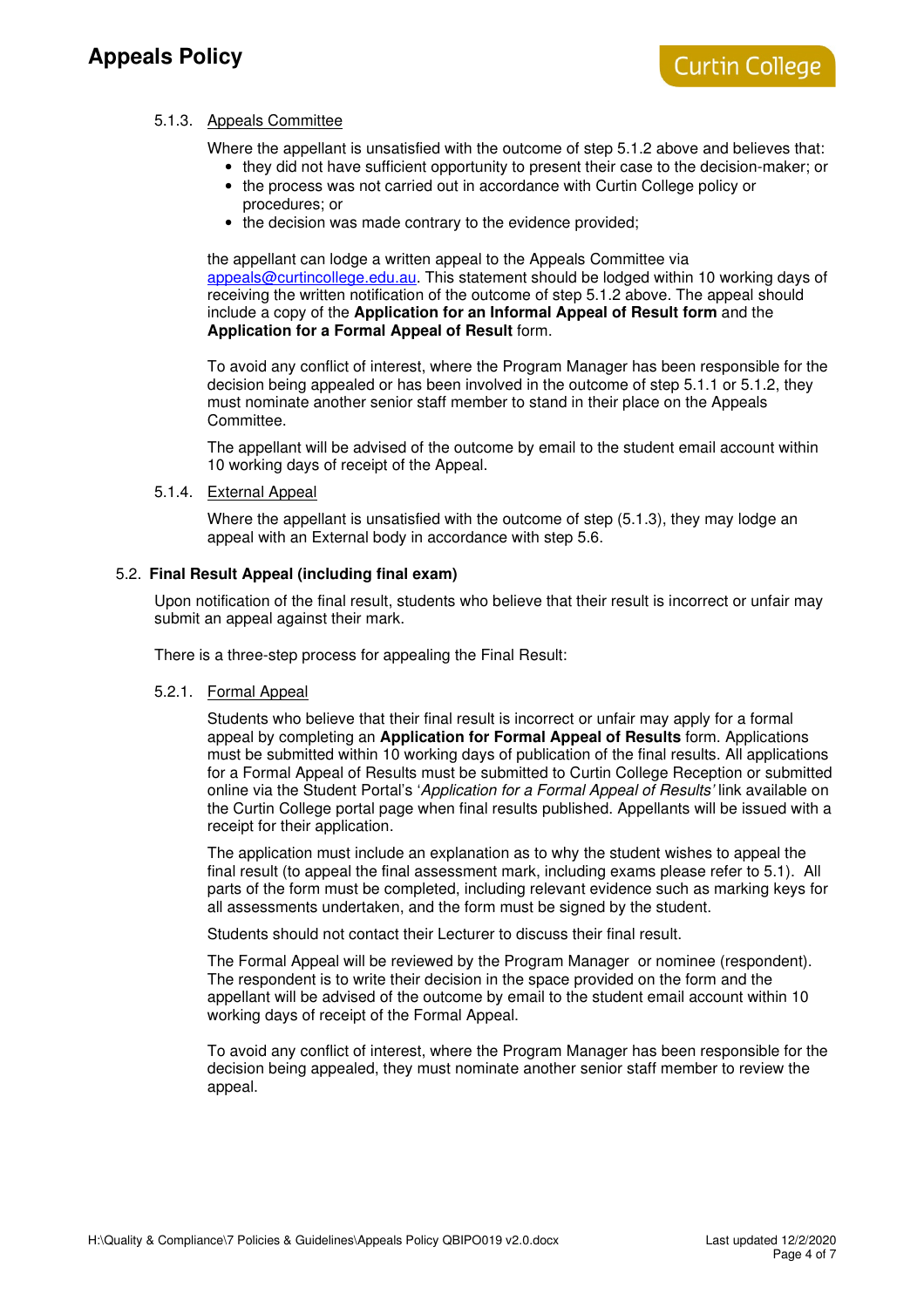## **Appeals Policy**

## 5.2.2. Appeals Committee

Where the appellant is unsatisfied with the outcome of the Formal Appeal (step 5.2.1) and believes that:

- they did not have sufficient opportunity to present their case to the decision-maker; or
- the process was not carried out in accordance with Curtin College policy or procedures; or
- the decision was made contrary to the evidence provided:

the appellant can lodge a written appeal to the Appeals Committee via appeals@curtincollege.edu.au. Appeals can only be accepted from the Student email account. This statement should be lodged within 10 working days of receiving the written notification of the outcome of the Formal Appeal (step 5.2.1. above). The appeal should include a copy of the **Application for a Formal Appeal of Result** form.

To avoid any conflict of interest, where the Program Manager has been responsible for the decision being appealed or has been involved in the outcome of step 5.2.1, they must nominate another senior staff member to stand in their place on the Appeals Committee.

The appellant will be advised of the outcome by email to the student email account within 10 working days of receipt of the appeal.

### 5.2.3. External Appeal

Where the appellant is unsatisfied with the outcome of the Appeals Committee (step 5.2.2 above) they may lodge an appeal with an External Appeal body in accordance with clause 5.6.

### 5.3. **Appeals against Termination or Conditional Academic Status**

There is a two-step process for appealing Termination or Conditional Status:

5.3.1. Appeals Committee

Following the release of results each study period students who are not achieving satisfactory academic progress are placed on Conditional Academic status in accordance with the College's Progress and Intervention Policy.

International students whose academic status is Terminated may also be in breach of Student Visa Condition 8202 'Achieving Satisfactory Course Progress' and subsequently may be reported to Immigration (Intent to Report) in accordance with the relevant legislation.

Once a student has received notification of their Terminated academic status and potential Intent to Report to Immigration (if on a student visa), they may appeal this decision with the Curtin College Appeals Committee. Appeals must be lodged in writing within 20 working days from the date of the formal notification of their academic status using the "**Curtin College - Application for Formal Appeal against Termination and Progress**" form.

Evidence submitted in support of the appeal (e.g. Medical certificates) must be in English or accompanied by official English translations. Supporting evidence in languages other than English may not be accepted as part of the appeal.

The appellant will be advised of the outcome by email to the student email account within 10 working days of receipt of the appeal.

## 5.3.2. External Appeal

Where the appellant is unsatisfied with the outcome of the Appeals Committee (step 5.3.1), they may lodge an appeal with an External body in accordance with step 5.6.

## 5.4. **Appeals against Assessments for service taught units**.

5.4.1. Please refer to the Curtin University Assessment and Student Progression Manual and follow the process and complete the required forms as set out in the Appeals section of the manual.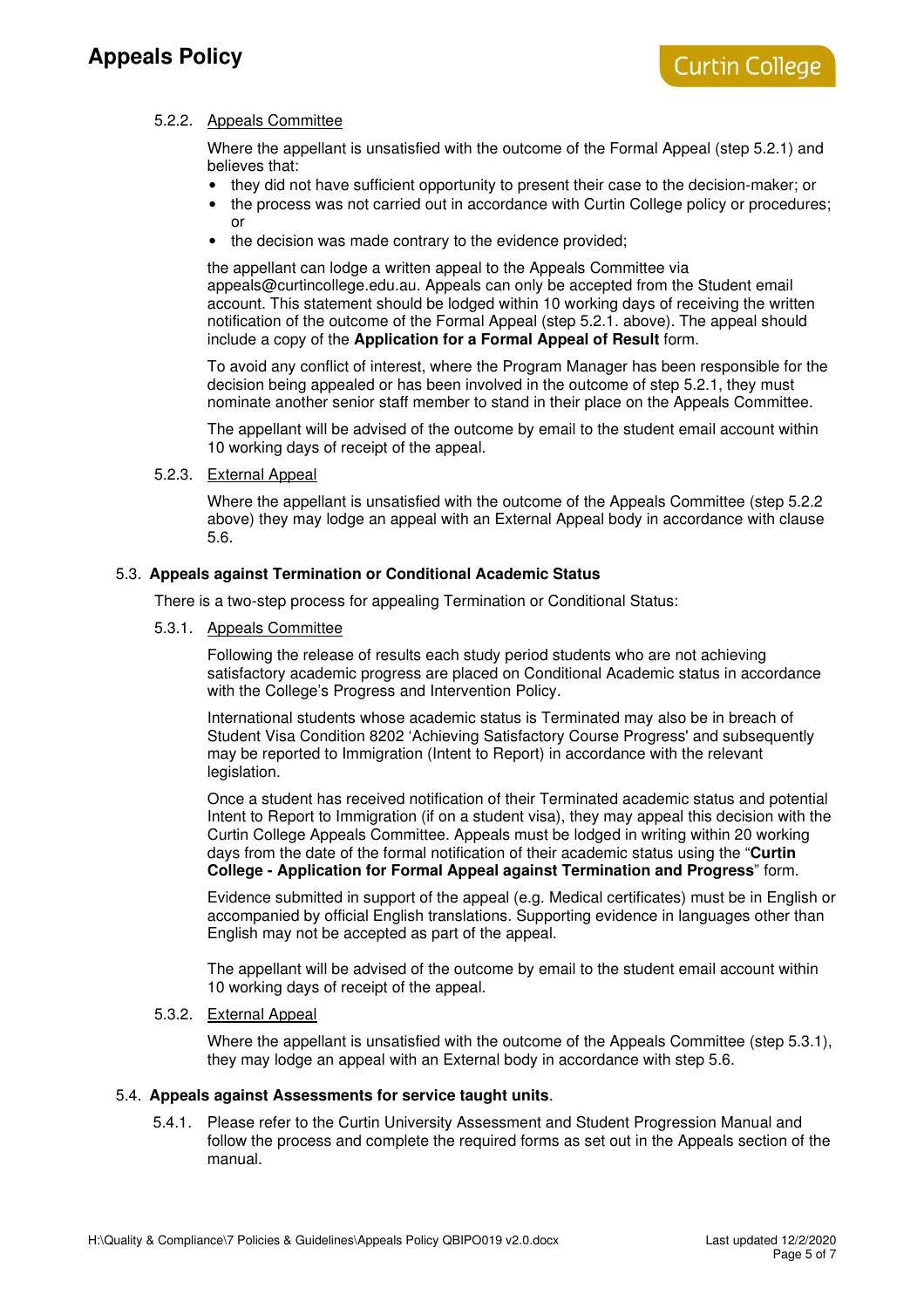## 5.5. **The Appeals Committee**

The Appeals Committee shall be comprised of at least three members of the following:

- Academic Director (or nominee) Chair
- Admissions Manager (or nominee)
- College Director and Principal (or nominee)
- Student and Academic Services Manager (or nominee)
- Program Manager
- Student Counsellor (or nominee)

The Committee will review the appeal upon receipt of the written appeal within the timeframe as outlined in 5.1, 5.2, and 5.3, and will inform the appellant of the outcome of this decision in writing. The Committee may ask either the appellant or respondent (or both) to present their case in person to the Committee.

Appeals can be directed to the Appeals Committee in the following ways:

**Via email:** appeals@curtincollege.edu.au **In writing:** Curtin College Appeals Committee GPO Box U 1987 Perth WA 6845

#### 5.6. **External Appeal**

Where the appellant is unsatisfied with the outcome of a formal appeal to Curtin College Appeals Committee, they may seek an external appeal. The purpose of the external appeal process will be to consider whether the College has followed its policies and procedures. The external appeal will not make a decision in place of the College.

#### International Students:

The Overseas Students Ombudsman can investigate complaints about action taken by private providers in connection with overseas students.

If you wish to lodge an external appeal about the College Appeals Committee's decision, you can contact the Overseas Students Ombudsman. The Overseas Students Ombudsman offers a free and independent service for overseas students who want to lodge an external appeal about a decision made by their private education or training provider. See the Overseas Students Ombudsman website www.oso.gov.au or phone 1300 362 072 for more information.

Appeals are to be lodged with the Overseas Student Ombudsman within 10 working days of the date of the outcome of an appeal to the College's Appeals Committee. The appellant must also notify the College of the lodgement of an external review. The external appeal agency may charge the appellant a fee for service to lodge an external appeal.

#### Domestic Students:

Domestic students can lodge an external appeal through:

Department of Commerce – Consumer Protection Phone: 1300 304 054 or complete the online complaint form: http://forms.commerce.wa.gov.au/consumer-protection/complaint

The independent reviewer will review the processes (not the decision) undertaken in the case, seeking input from all parties before making recommendations to Curtin College.

#### **6. Administrative procedures**

This policy and related documentation is accessible through the Curtin College website at: http://www.curtincollege.edu.au

Records of all appeals will be kept for a period of five (5) years. These records will be under the responsibility of the Academic Director or equivalent .